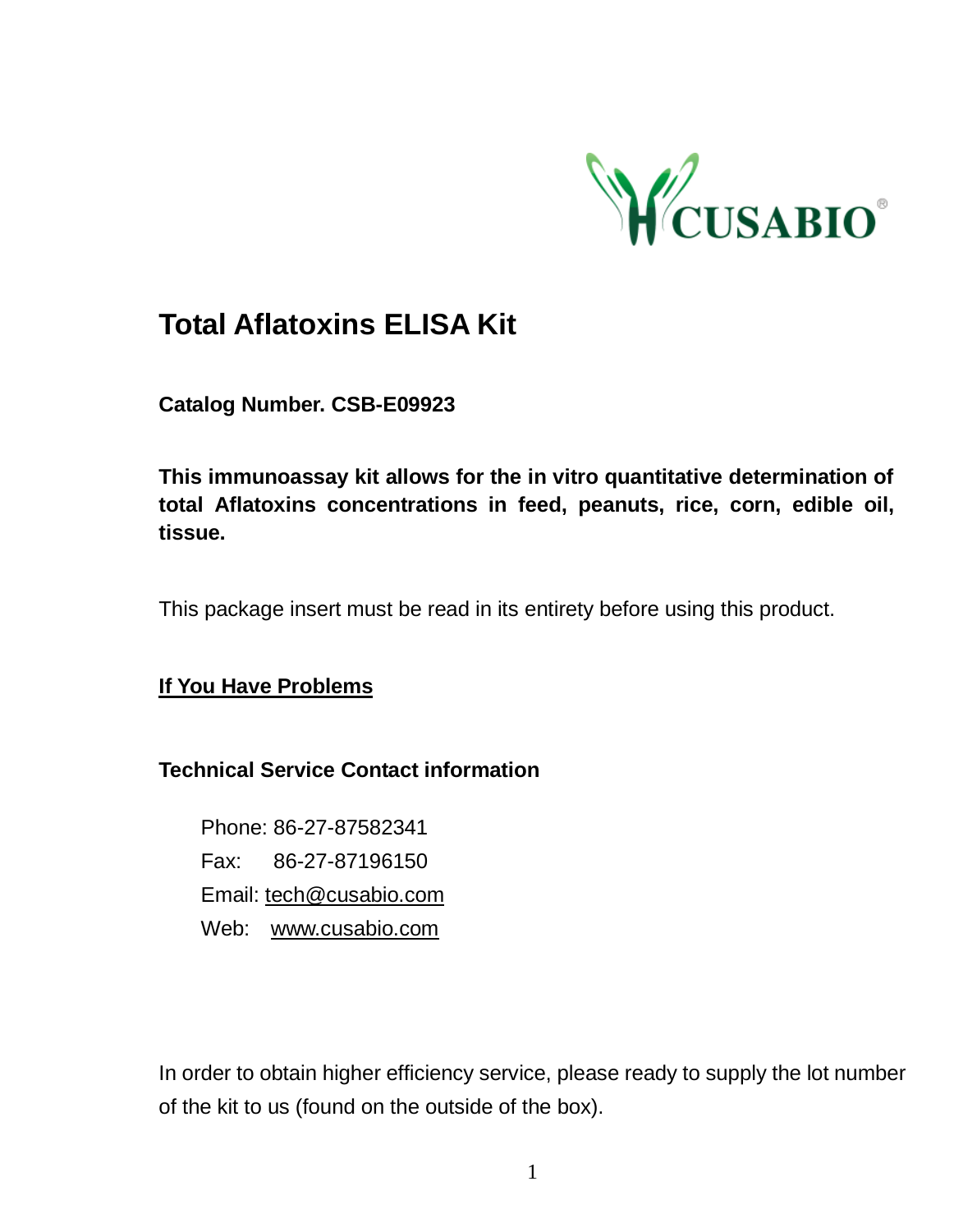# **PRINCIPLE OF THE ASSAY**

This assay employs the competitive inhibition enzyme immunoassay technique. The microtiter plate provided in this kit has been pre-coated with Aflatoxins antigen. Standards or samples are added to the appropriate microtiter plate wells with an Aflatoxins specific antibody and Horseradish Peroxidase (HRP) conjugated anti-antibody. The competitive inhibition reaction is launched between pre-coated Aflatoxins and Aflatoxins in standards or samples with the Aflatoxins special antibody. A substrate solution is added to the wells and the color develops in opposite to the amount of Aflatoxins in the standards or samples. The color development is stopped and the intensity of the color is measured.

# **DETECTION RANGE**

0.02 ppb-1.62 ppb.

#### **SENSITIVITY**

The minimum detectable dose of the kit is typically less than 0.02 ppb.

The sensitivity of this assay, or Lower Limit of Detection (LOD) was defined as the lowest concentration that could be differentiated from zero.

### **CROSS-REACTION RATE**

| Aflatoxin B1 | 100%  |
|--------------|-------|
| Aflatoxin M1 | 91.2% |
| Aflatoxin B2 | 68.4% |
| Aflatoxin G1 | 4.7%  |
| Aflatoxin G2 | 2.7%  |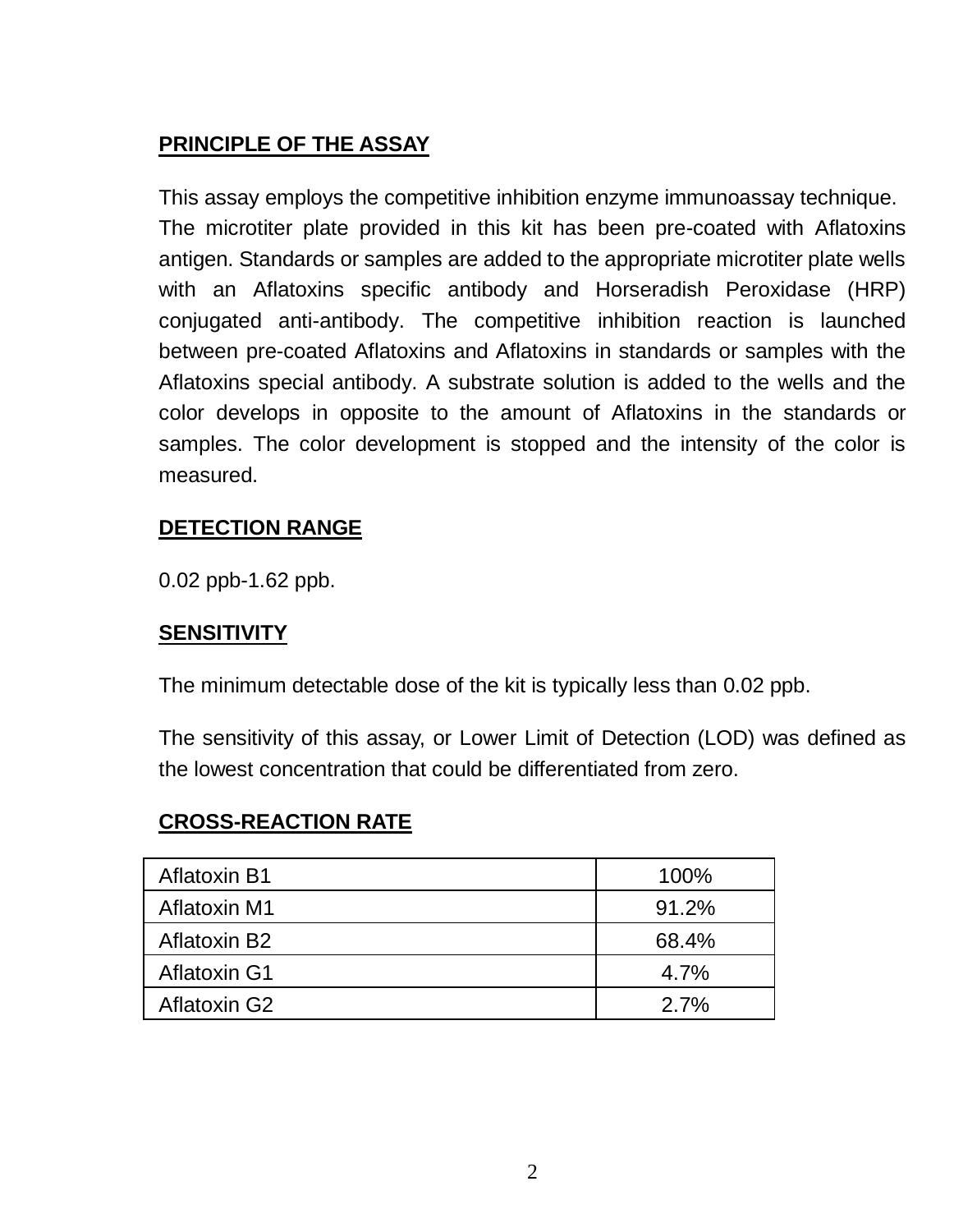# **RECOVERY RATE**

| Feed, peanuts, rice, corn | $95 + 35%$ |
|---------------------------|------------|
| Edible oil                | $95 + 35%$ |
| Tissue                    | $95 + 35%$ |

### **LIMIT OF DETECTION**

| Feed, peanuts, rice, corn | 2 ppb |  |
|---------------------------|-------|--|
| Edible oil                | 2 ppb |  |
| Tissue                    | 2 ppb |  |

#### **PRECISION**

#### **Intra-assay Precision (Precision within an assay): CV%<10%**

Three samples of known concentration were tested twenty times on one plate to assess.

#### **Inter-assay Precision (Precision between assays): CV%<10%**

Three samples of known concentration were tested in twenty assays to assess.

### **LIMITATIONS OF THE PROCEDURE**

- The kit should not be used beyond the expiration date on the kit label.
- Do not mix or substitute reagents with those from other lots or sources.
- Any variation in operator, pipetting technique, washing technique, incubation time or temperature, and kit age can cause variation in binding.
- This assay is designed to eliminate interference by soluble receptors, binding proteins, and other factors present in biological samples. Until all factors have been tested in the Immunoassay, the possibility of interference cannot be excluded.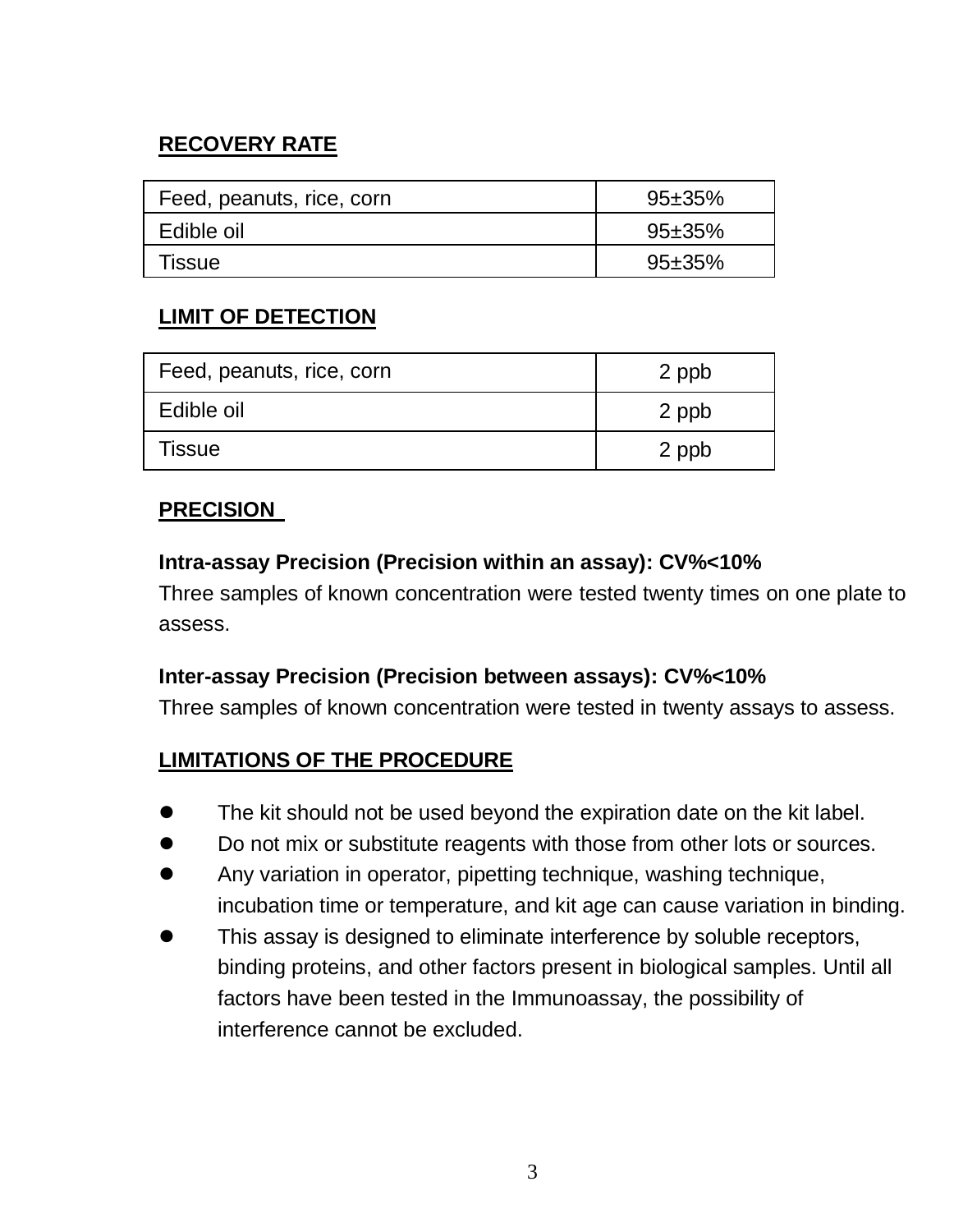# **MATERIALS PROVIDED**

| Reagent                    | Quantity(96T)    |  |  |
|----------------------------|------------------|--|--|
| Assay plate                |                  |  |  |
| Standard                   | 6x1mL            |  |  |
| HRP-conjugate              | $1 \times 7$ mL  |  |  |
| Antibody                   | $1 \times 7$ ml  |  |  |
| Substrate A                | $1 \times 7$ ml  |  |  |
| Substrate B                | $1 \times 7$ ml  |  |  |
| <b>Stop Solution</b>       | $1 \times 7$ ml  |  |  |
| Wash Buffer(20x)           | $1 \times 40$ mL |  |  |
| Redissolving Solution(20x) | $1 \times 50$ mL |  |  |
| <b>Adhesive Strip</b>      | 4                |  |  |
| <b>Instruction Manual</b>  |                  |  |  |

## **STANDARD CONCENTRATION**

| Standard               | S0 | c١   | S2   | S3   | S4   | S5   |
|------------------------|----|------|------|------|------|------|
| Concentration<br>(ppb) |    | 0.02 | 0.06 | 0.18 | 0.54 | 1.62 |

### **STORAGE**

|            | Unopened kit   Store at $2 - 8$ °C. Do not use the kit beyond the expiration date |
|------------|-----------------------------------------------------------------------------------|
| Opened kit | May be stored for up to one month at $2 - 8^\circ$ C.                             |

# **\*Provided this is within the expiration date of the kit.**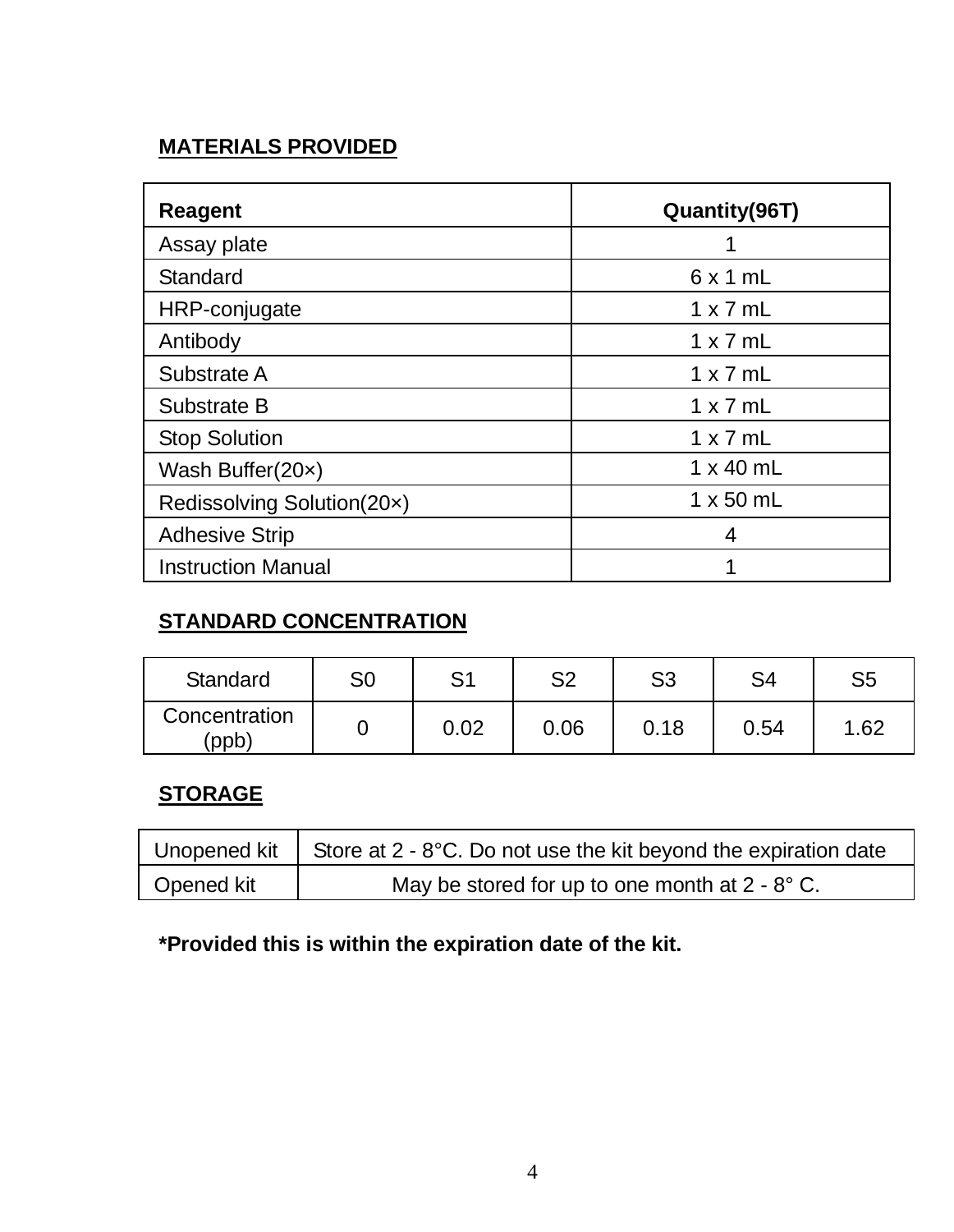# **OTHER SUPPLIES REQUIRED**

- Microplate reader capable of measuring absorbance at 450 nm.
- An incubator which can provide stable incubation conditions up to 25°C±0.5°C.
- Squirt bottle, manifold dispenser, or automated microplate washer.
- Absorbent paper for blotting the microtiter plate.
- Analytical balance, 2 decimal place
- Centrifuge, Vortex mixer
- 50 mL and 500 mL graduated cylinders.
- Single-channel micropipette(20 μL-200 μL、100 μL-1000 μL)
- 30 μL -300 μL multi-channel micropipette
- Deionized or distilled water.
- Pipettes and pipette tips.
- **•** Test tubes for dilution
- Methanol
- N-hexane

# **PRECAUTIONS**

The Stop Solution provided with this kit is an acid solution. Wear eye, hand, face, and clothing protection when using this material.

- Kindly use graduated containers to prepare the reagent.
- Bring all reagents to room temperature (20-25°C) before use for 30 min.
- Only the disposable tips can be used for the experiments and the tips must be changed when used for different reagents.
- Distilled water is recommended to be used to make the preparation for reagents. Contaminated water or container for reagent preparation will influence the detection result.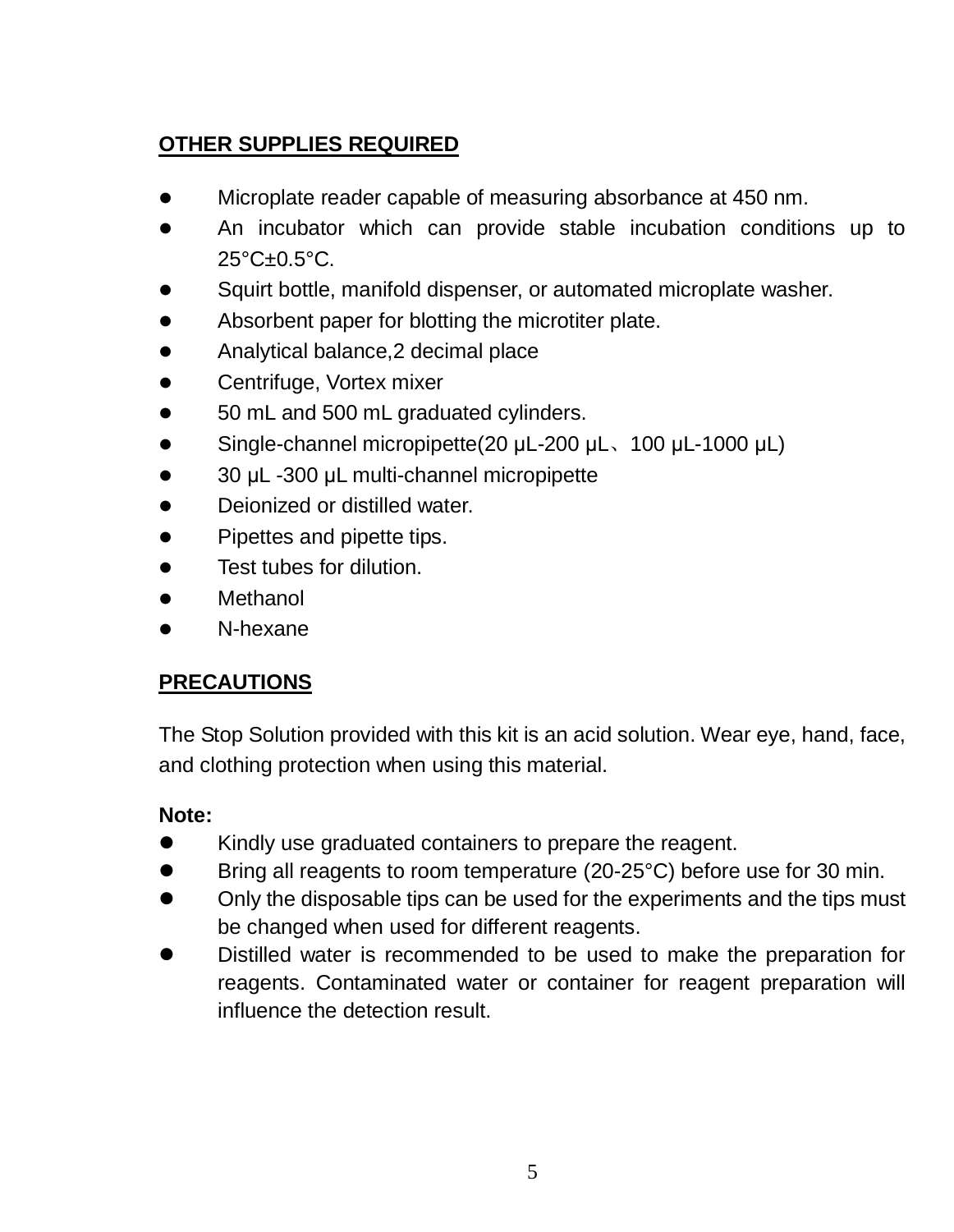# **REAGENT PREPARATION**

- **Wash Buffer (1x):** If crystals have formed in the concentrate, warm up to room temperature and mix gently until the crystals have completely dissolved. Dilute 15 mL of **Wash Buffer (20x)** into 285 mL deionized or distilled water to prepare 300 mL of **Wash Buffer (1x).** Keep it at 4℃ for one month.
- **Redissolving Solution (1x)**: Dilute 1 mL of **Redissolving Solution (20x)** into 19 mL deionized or distilled water to prepare 20 mL of **Redissolving Solution (1x)**.
- **Sample Extraction**: Dilute **Methanol** with deionized or distilled water at a volume ratio of 7:3, namely 7 volume of **Methanol** plus 3 volume of deionized or distilled water.

- 1. CUSABIO is only responsible for the kit itself, but not for the samples consumed during the assay. The user should calculate the possible amount of the samples used in the whole test. Please reserve sufficient samples in advance.
- 2. If the samples are not indicated in the manual, a preliminary experiment to determine the validity of the kit is necessary.
- 3. Please predict the concentration before assaying. If values for these are not within the range of the standard curve, users must determine the optimal sample dilutions for their particular experiments.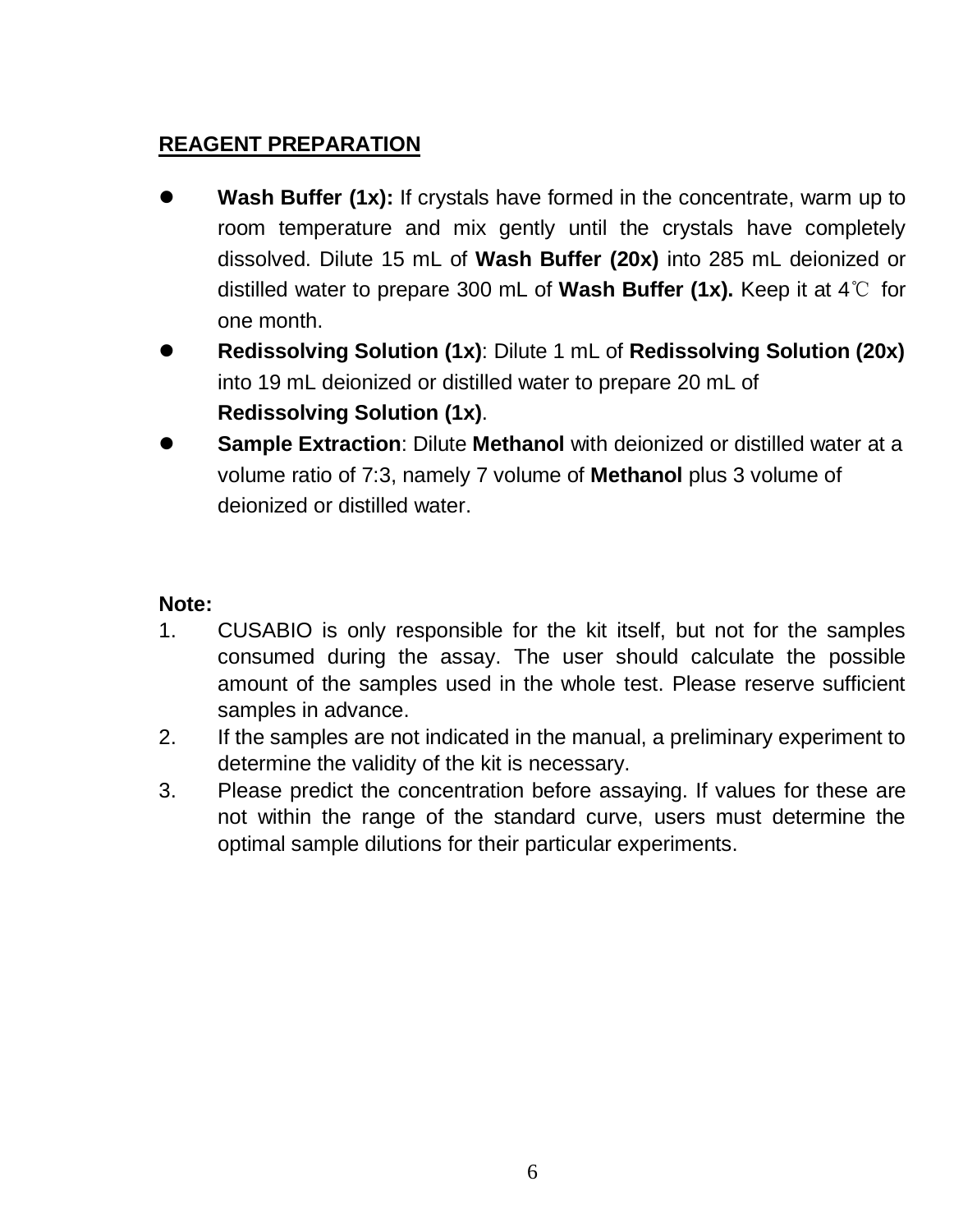# **SAMPLE COLLECTION AND STORAGE**

### **A. Tissue, feed, rice, corn**

- 1. Weigh  $1.00+0.05$ g of the homogenized sample.
- 2. Add 5 mL of **Sample Extraction** and shake properly for 3 min.
- 3. Centrifuge at above 4000 r/min for 10 min at 20°C.
- 4. Transfer 100 μL of supernatant into a new centrifugal tube, add 700 μL of **Redissolving Solution(1x)**, shake well.
- 5. Take 50 μL of sample for further analysis. Dilution factor of the samples: 40

### **B. Edible oil**

- 1. Weigh  $1.00 \pm 0.05$ g of the homogenized sample.
- 2. Add 5 mL of **Sample Extraction** and 4 mL of **N-hexane**, shake properly for 3 min.
- 3. Centrifuge at above 4000 r/min for 10 min at 20°C.
- 4. Transfer 100 μL of middle layer into a new centrifugal tube, add 700 μL of **Redissolving Solution(1x)**, shake well.
- 5. Take 50 μL of sample for further analysis. Dilution factor of the samples: 40

# **C. Peanuts**

- 1. Weigh  $1.00 \pm 0.05$ g of the homogenized sample.
- 2. Add 5 mL of **Sample Extraction** and 4 mL of **N-hexane**, shake properly for 3 min.
- 3. Centrifuge at above 4000 r/min for 10 min at 20°C.
- 4. Transfer 100 μL of middle layer into a new centrifugal tube, add 400 μL of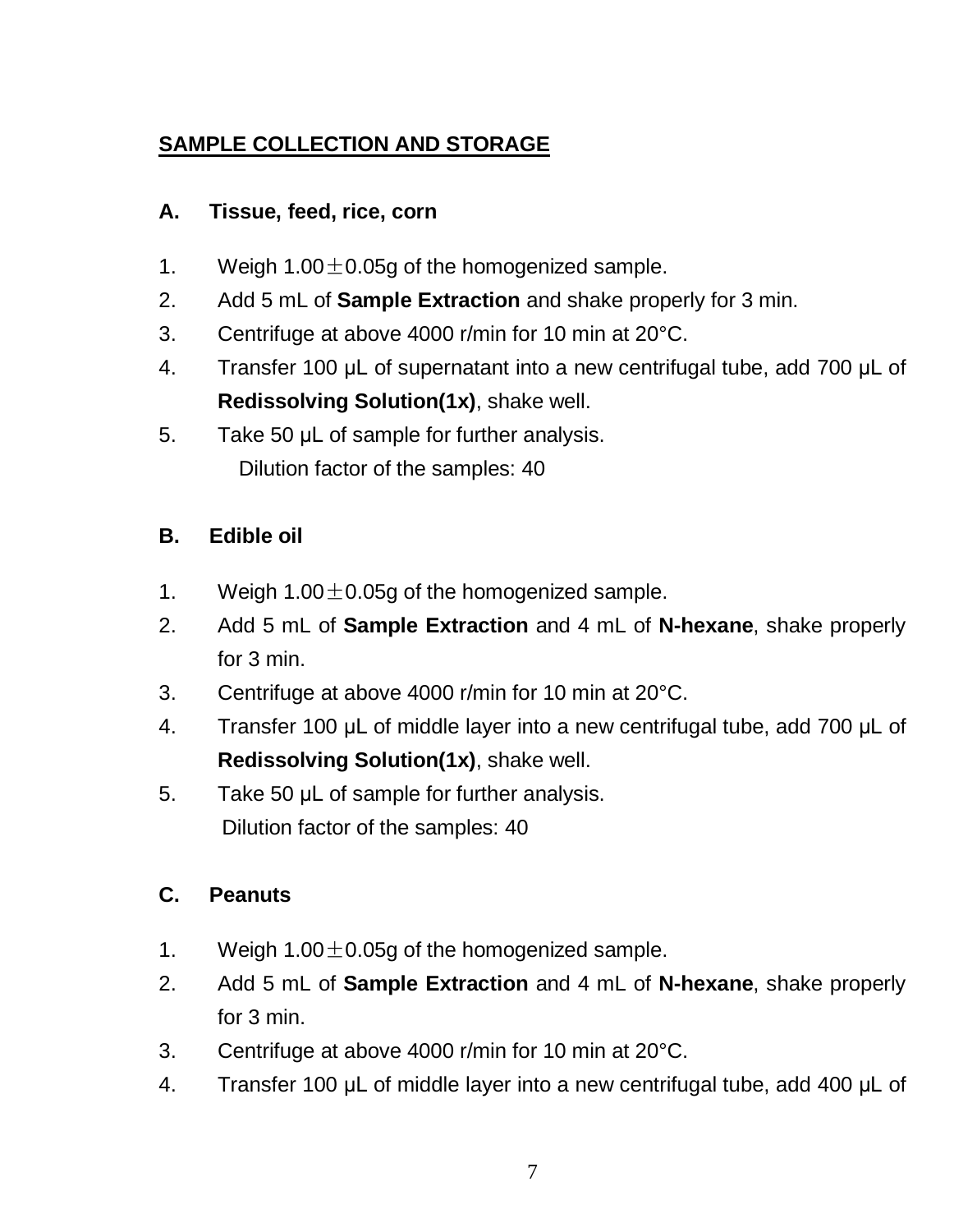#### **Redissolving Solution(1x)**, shake well.

5. Take 50 μL of sample for further analysis. Dilution factor of the samples: 25

### **ASSAY PROCEDURE**

#### **Bring all reagents and samples to room temperature before use. Centrifuge the sample again after thawing before the assay. It is recommended that all samples and standards be assayed in duplicate.**

- 1. Prepare all reagents and samples as directed in the previous sections.
- 2. Determine the number of wells to be used and put any remaining wells and the desiccant back into the pouch and seal the ziploc, store unused wells at 4°C.
- 3. Add 50 μL of **Standard** or **Sample** per well.
- 4. Add 50 μL of **HRP-conjugate** to each well. Then 50 μL of **Antibody** to each well. Mix well and incubate for 30 min at 25°C.
- 5. Aspirate each well and wash, repeating the process four times for a total of five washes. Wash by filling each well with **Wash Buffer** (250 μL) using a squirt bottle, multi-channel pipette, manifold dispenser, or autowasher, and let it stand for 15~30 seconds, complete removal of liquid at each step is essential to good performance. After the last wash, remove any remaining wash Buffer by aspirating or decanting. Invert the plate and blot it against clean paper towels.
- 6. Add 50 μL of **Substrate A** and 50 μL of **Substrate B** to each well, mix well. Incubate for 15 minutes at 25°C. **Protect from light.**
- 7. Add 50 μL of **Stop Solution** to each well, gently tap the plate to ensure thorough mixing.
- 8. Determine the optical density of each well within 5 minutes, using a microplate reader set to 450 nm (Recommend to read the OD value at the dual-wavelength: 450/630 nm within 5 min).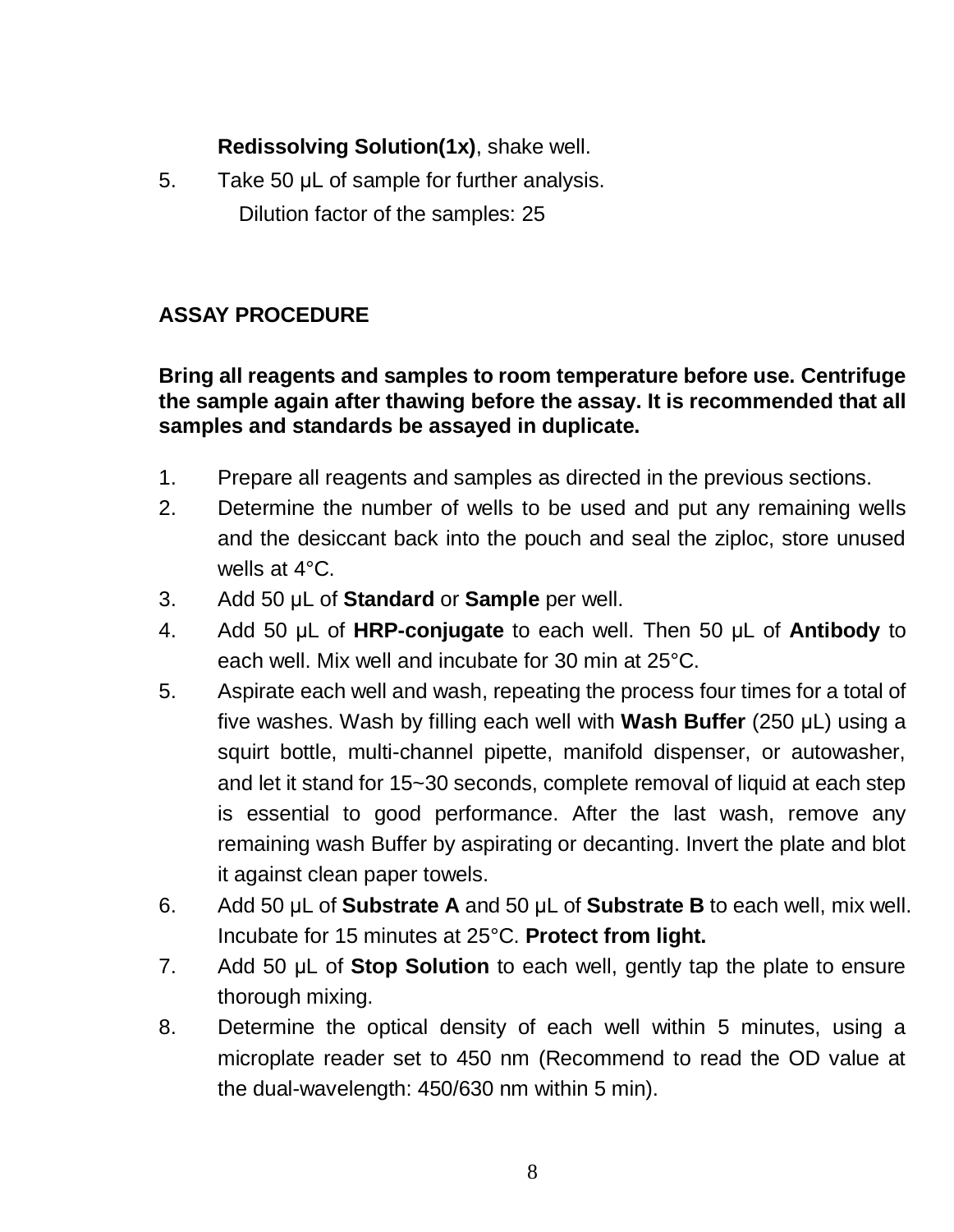- 1. The final experimental results will be closely related to validity of the products, operation skills of the end users and the experimental environments.
- 2. Samples or reagents addition: Please carefully add samples to wells and mix gently to avoid foaming. Do not touch the well wall as possible. For each step in the procedure, total dispensing time for addition of reagents or samples to the assay plate should not exceed 10 minutes. This will ensure equal elapsed time for each pipetting step, without interruption. Duplication of all standards and specimens, although not required, is recommended. To avoid cross-contamination, change pipette tips between additions of each standard level, between sample additions, and between reagent additions. Also, use separate reservoirs for each reagent.
- 3. Incubation: To ensure accurate results, proper adhesion of plate sealers during incubation steps is necessary. Do not allow wells to sit uncovered for extended periods between incubation steps. Once reagents have been added to the well strips, DO NOT let the strips DRY at any time during the assay. Incubation time and temperature must be observed.
- 4. Washing: The wash procedure is critical. Complete removal of liquid at each step is essential to good performance. After the last wash, remove any remaining Wash Solution by aspirating or decanting and remove any drop of water and fingerprint on the bottom of the plate. Insufficient washing will result in poor precision and falsely elevated absorbance reading. When using an automated plate washer, adding a 30 second soak period following the addition of wash buffer, and/or rotating the plate 180 degrees between wash steps may improve assay precision.
- 5. Controlling of reaction time: Observe the change of color after adding Substrates (e.g. observation once every 10 minutes). Substrates should change from colorless or light blue to gradations of blue. If the color is too deep, add Stop Solution in advance to avoid excessively strong reaction which will result in inaccurate absorbance reading.
- 6. Substrates are easily contaminated. Substrates should remain colorless or light blue until added to the plate. Please protect it from light.
- 7. Stop Solution should be added to the plate in the same order as the Substrates. The color developed in the wells will turn from blue to yellow upon addition of the Stop Solution. Wells that are green in color indicate that the Stop Solution has not mixed thoroughly with the Substrates.